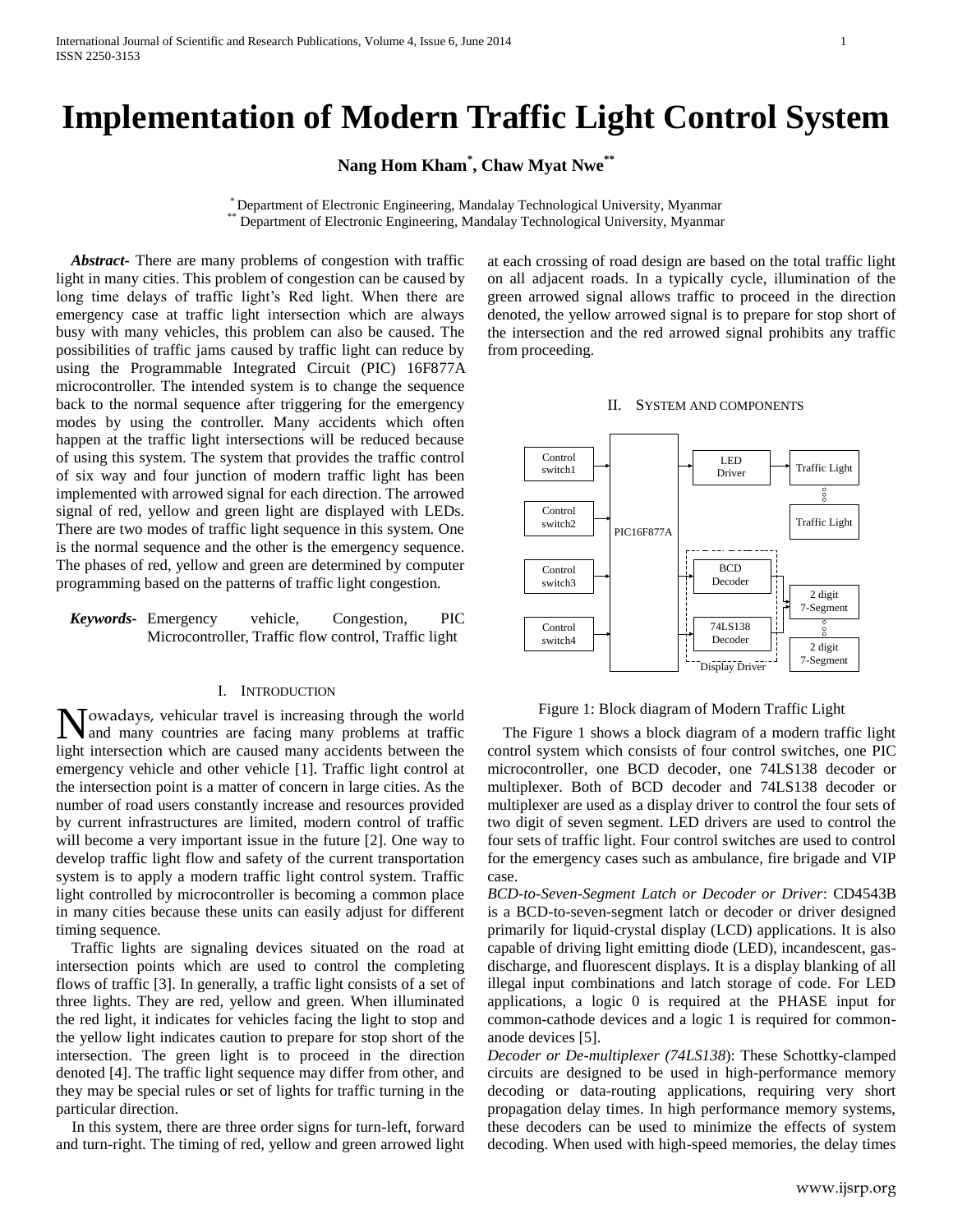of these decoders are usually less than the typical access time of the memory. This means that the effective system delay introduced by the decoder is negligible. It is a 3-to-8 line decoders and power dissipation is 32mW.It have three binary select inputs, three enable inputs which is two active LOW (E1,E2) and one active HIGH (E3) and active LOW Outputs (Y0-Y7) [6].

# III. PERFORMANCE AND EVALUATION

## *A. Sequence of Traffic Light*

 In a modern traffic light control system, there are four states of direction for users are shown in figure  $2(a)$  to  $2(d)$ .



## Figure 2(a): Turning lane for East-South and West-North direction







Figure 2(c): Turning lane for South-West and North-East direction



Figure 2(d): Straight lane for East-West and West-East direction

Table I: Table of sequence of modern traffic light

| Direction          | <b>East-West Direction</b> |              |   |              |              |              |              |              | North-South Direction |              |              |   |              |              |              |   |              |                       |                                                 |
|--------------------|----------------------------|--------------|---|--------------|--------------|--------------|--------------|--------------|-----------------------|--------------|--------------|---|--------------|--------------|--------------|---|--------------|-----------------------|-------------------------------------------------|
| TL No:             | 1                          |              | 2 |              |              | 3            |              |              | 7                     |              |              | 8 |              |              | 9            |   |              | <b>Lane Direction</b> |                                                 |
| Color              | R                          | Y            | G | R            | Y            | G            | R            | Y            | G                     | R            | Ÿ            | G | R            | Y            | G            | R | Y            | G                     |                                                 |
| State1             | $\bf{0}$                   | $\bf{0}$     | 1 | 1            | $\bf{0}$     | $\mathbf{0}$ | $\mathbf{0}$ | 0            | 1                     | $\mathbf{0}$ | $\bf{0}$     | 1 | 1            | $\bf{0}$     | $\bf{0}$     | 1 | $\mathbf{0}$ | $\bf{0}$              | tuming lane for<br>$(E-S & W-N)$<br>direction   |
| State <sub>2</sub> | $\mathbf{0}$               | $\bf{0}$     | 1 | 1            | $\mathbf{0}$ | $\mathbf{0}$ | $\bf{0}$     | 1            | $\mathbf{0}$          | $\mathbf{0}$ | $\mathbf{0}$ | 1 | 1            | $\mathbf{0}$ | $\mathbf{0}$ | 1 | $\mathbf{0}$ | $\mathbf{0}$          |                                                 |
| State3             | $\mathbf{0}$               | $\theta$     | 1 | $\mathbf{0}$ | $\mathbf{0}$ | 1            | 1            | $\mathbf{0}$ | $\mathbf{0}$          | $\mathbf{0}$ | $\mathbf{0}$ | 1 | 1            | $\mathbf{0}$ | $\mathbf{0}$ | 1 | $\theta$     | $\mathbf{0}$          | straight lane for<br>$E-W & W-E$<br>direction   |
| State4             | $\mathbf{0}$               | 0            | 1 | 0            | 1            | 0            | 1            | 0            | 0                     | $\mathbf 0$  | 0            | 1 | 1            | 0            | 0            | 1 | $\mathbf{0}$ | $\mathbf{0}$          |                                                 |
| State5             | $\mathbf{0}$               | $\mathbf{0}$ | 1 | 1            | 0            | $\mathbf{0}$ | 1            | 0            | $\mathbf{0}$          | $\mathbf{0}$ | 0            | 1 | 1            | $\mathbf{0}$ | $\mathbf{0}$ | 0 | $\mathbf{0}$ | 1                     | tuming lane                                     |
| State <sub>6</sub> | $\mathbf{0}$               | $\mathbf{0}$ | 1 | 1            | $\mathbf{0}$ | $\mathbf{0}$ | 1            | 0            | $\mathbf{0}$          | $\mathbf{0}$ | $\mathbf{0}$ | 1 | 1            | $\mathbf{0}$ | $\mathbf{0}$ | 0 | 1            | $\mathbf{0}$          | for $(S-W & N-$<br>E) direction                 |
| State7             | $\mathbf{0}$               | $\mathbf{0}$ | 1 | 1            | $\mathbf{0}$ | $\mathbf{0}$ | 1            | $\mathbf{0}$ | $\mathbf{0}$          | $\mathbf{0}$ | $\mathbf{0}$ | 1 | $\theta$     | $\mathbf{0}$ | 1            | 1 | $\mathbf{0}$ | $\mathbf{0}$          | Straight lane<br>for $(N-S & S-N)$<br>direction |
| State <sub>8</sub> | $\mathbf{0}$               | $\bf{0}$     | 1 | 1            | $\mathbf{0}$ | $\mathbf{0}$ | 1            | $\mathbf{0}$ | $\mathbf{0}$          | $\bf{0}$     | $\mathbf{0}$ | 1 | $\mathbf{0}$ | 1            | $\mathbf{0}$ | 1 | $\mathbf{0}$ | $\mathbf{0}$          |                                                 |

 The normal sequence of modern traffic light is shown in table I. The traffic light 1, 2 and 3 is active as the same performance of traffic light 4, 5 and 6 because of they are connected in parallel. And the traffic light 7, 8 and 9 is also active as the same performance of traffic light 10, 11 and 12 because of they are connected in parallel.

## *B. Software flowchart*

 The system is divided into two modes for traffic light. One is the normal mode sequence and the other is the emergency mode sequence.

## *(1) Emergency mode*

 This emergency mode is used when the importance vehicles such as ambulance, fire brigade, police cars or VIP are arrived. If there is no the emergency mode, the importance vehicles will be faced more delay time. Therefore, the emergency mode is very important for every traffic light.

 In this traffic light junction, people waiting for the traffic light turns to green. During the traffic jam, the emergency vehicles such as ambulance, fire brigade, police car or VIP vehicles will be stuck in the traffic jam. This case can cause the emergency case that becomes complicated. This case is very critical problem [7].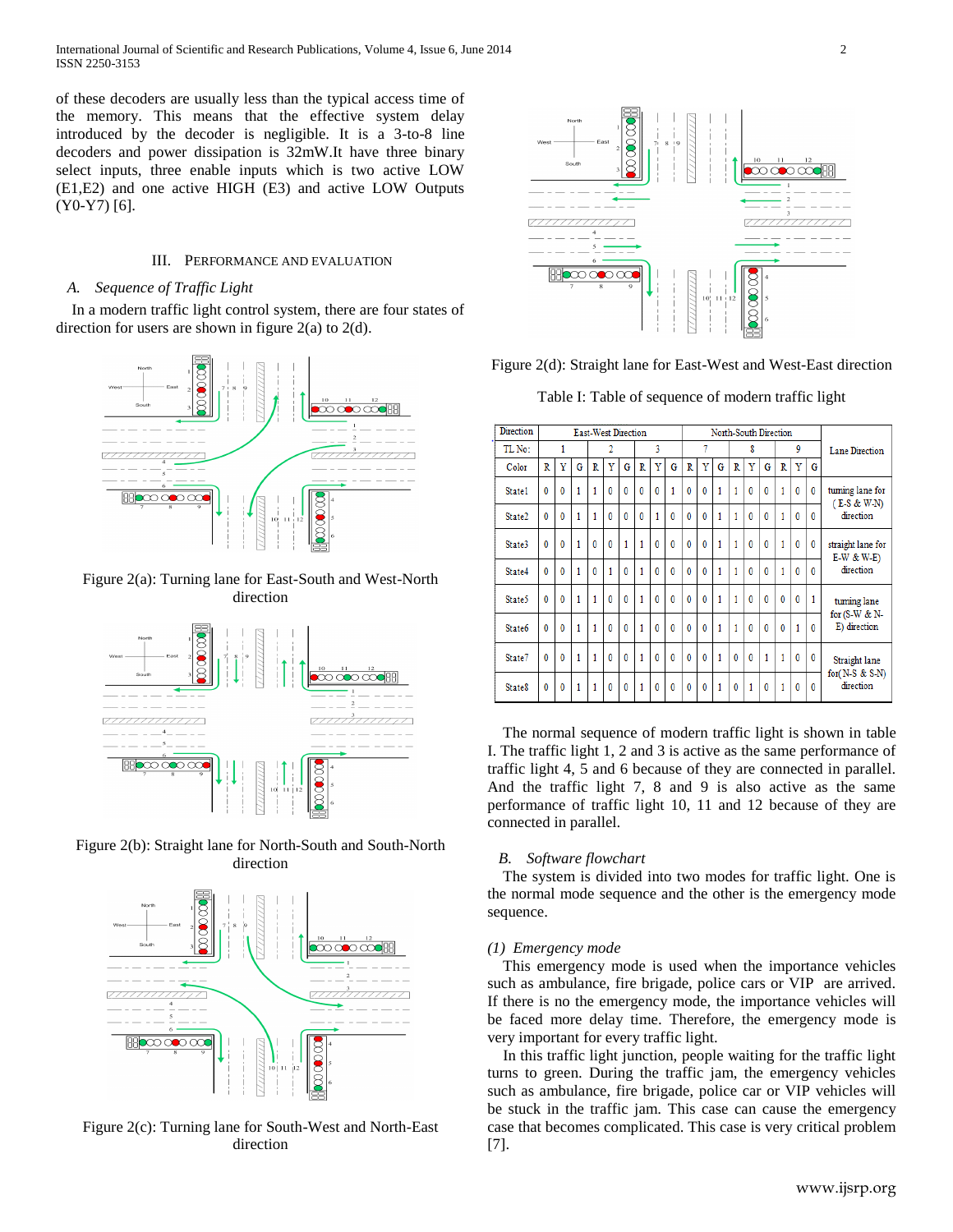

Figure 3(a): System flowchart for emergency mode

 This flowchart is showed for the condition of emergency mode sequence. When each of control switches are pushed on triggered, the related emergency of each case is implemented. If each of control switches are not pushed or triggered, the normal mode sequence is implemented as the system flowchart.

## *(2) Normal mode*

 With the increasing number of vehicles on the road, the problem of a traffic congestion increased in large cities. This usually occurred in the morning and in the evening at the main junctions. Due to the effect of this, people wasted their time on the road. The delay for junctions that have high volume of traffic should be setting longer than the delay for the junction that have low of traffic. This operation is called Normal Mode [8].

Table II: Normal mode sequence of modern traffic light

| <b>Direction</b>   | <b>East-West Direction</b> |              |   |              |              |              |              |              | North-South Direction |              |              |              |              |              |              |   |              |              |                                                 |
|--------------------|----------------------------|--------------|---|--------------|--------------|--------------|--------------|--------------|-----------------------|--------------|--------------|--------------|--------------|--------------|--------------|---|--------------|--------------|-------------------------------------------------|
| TL No:             |                            | 1            |   |              | 2            |              |              | 3            |                       |              | 7            |              |              | 8            |              |   | 9            |              | Lane Direction                                  |
| Color              | R                          | Ÿ            | G | R            | Ÿ            | G            | R            | Ÿ            | Ġ                     | Ŕ            | Ÿ            | G            | R            | Ÿ            | G            | R | Ÿ            | G            |                                                 |
| State1             | $\mathbf{0}$               | 0            | 1 | 1            | $\mathbf 0$  | $\mathbf 0$  | $\mathbf 0$  | 0            | 1                     | 0            | $\mathbf 0$  | 1            | 1            | $\bf{0}$     | 0            | 1 | $\mathbf{0}$ | $\mathbf{0}$ | tuming lane for<br>$(E-S & W-N)$<br>direction   |
| State <sub>2</sub> | $\mathbf{0}$               | $\mathbf{0}$ | 1 | 1            | $\mathbf{0}$ | $\mathbf{0}$ | $\mathbf{0}$ | 1            | Ō                     | $\mathbf{0}$ | $\mathbf{0}$ | 1            | 1            | $\mathbf{0}$ | 0            | 1 | $\mathbf{0}$ | $\mathbf{0}$ |                                                 |
| State3             | $\mathbf{0}$               | 0            | 1 | $\mathbf{0}$ | $\mathbf{0}$ | 1            | 1            | $\mathbf{0}$ | $\mathbf{0}$          | $\mathbf{0}$ | $\mathbf{0}$ | $\mathbf{1}$ | 1            | $\mathbf{0}$ | $\mathbf{0}$ | 1 | $\mathbf{0}$ | $\mathbf{0}$ | straight lane for<br>$E-W & W-E$<br>direction   |
| State4             | $\mathbf{0}$               | $\bf{0}$     | 1 | $\mathbf{0}$ | 1            | $\mathbf{0}$ | 1            | $\mathbf{0}$ | $\mathbf{0}$          | $\mathbf{0}$ | $\mathbf{0}$ | $\mathbf{1}$ | 1            | $\mathbf{0}$ | 0            | 1 | $\mathbf{0}$ | $\mathbf{0}$ |                                                 |
| State5             | $\mathbf{0}$               | $\mathbf{0}$ | 1 | 1            | $\mathbf{0}$ | $\mathbf{0}$ | 1            | 0            | $\theta$              | 0            | $\mathbf{0}$ | 1            | 1            | $\mathbf{0}$ | 0            | 0 | $\theta$     | 1            | tuming lane                                     |
| State <sub>6</sub> | $\bf{0}$                   | $\bf{0}$     | 1 | 1            | $\mathbf{0}$ | $\theta$     | 1            | $\mathbf{0}$ | $\ddot{\mathbf{0}}$   | $\mathbf{0}$ | $\mathbf{0}$ | 1            | 1            | $\theta$     | 0            | 0 | 1            | $\mathbf{0}$ | for $(S-W & N-$<br>E) direction                 |
| State7             | $\mathbf{0}$               | $\mathbf{0}$ | 1 | 1            | $\mathbf{0}$ | $\mathbf{0}$ | 1            | $\mathbf{0}$ | $\mathbf{0}$          | $\mathbf{0}$ | $\mathbf{0}$ | 1            | $\mathbf{0}$ | $\mathbf{0}$ | 1            | 1 | $\mathbf{0}$ | $\mathbf{0}$ | Straight lane<br>for $(N-S & S-N)$<br>direction |
| State <sub>8</sub> | 0                          | 0            | 1 | 1            | $\mathbf{0}$ | $\mathbf{0}$ | 1            | $\mathbf{0}$ | $\theta$              | $\mathbf{0}$ | $\mathbf{0}$ | $\mathbf{1}$ | $\mathbf{0}$ | 1            | 0            | 1 | $\theta$     | $\mathbf{0}$ |                                                 |



Figure 3(b): System flowchart for normal sequence



Figure 3(c): System flowchart for normal sequence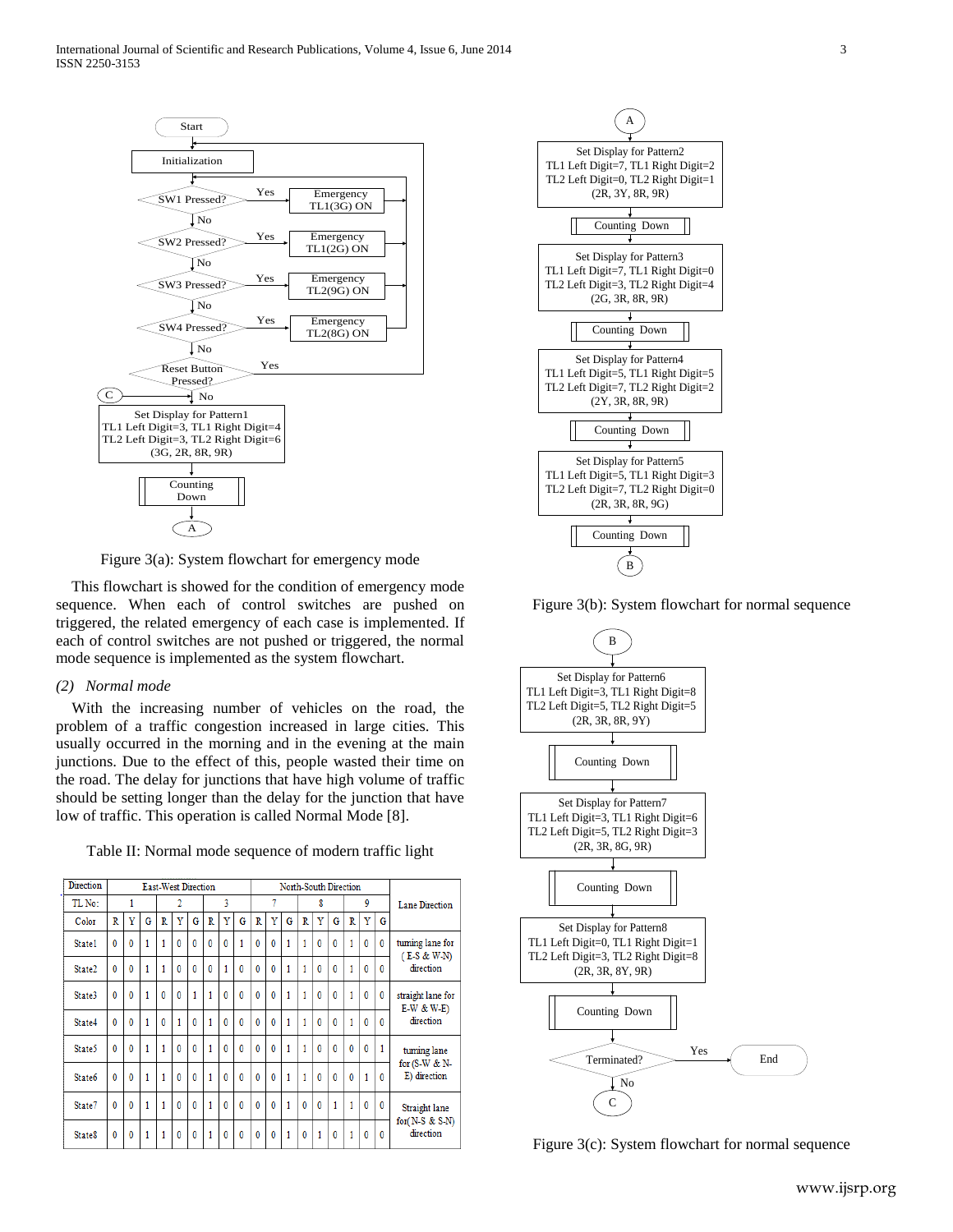

Figure 3(d): System flowchart for counting down of modern traffic light

## IV. HARDWARE RESULTS

 The system is implemented as shown in figure 4 when the power is on. The traffic light 1, 2 and 3 is active as the same performance of traffic light 4, 5 and 6 because of they are connected in parallel. And the traffic light 7, 8 and 9 is active as the same performance of traffic light 10, 11 and 12 because of they are connected in parallel. In this system, the traffic light 1, 6, 7 and 12 are used for free lane. Therefore, when the system is implemented as figure 4, the traffic light 1, 6, 7 and 12 will be displayed ever green light.



Figure 4: System flow diagram of modern traffic light



Figure 5: Hardware diagram of modern traffic light

 The hardware results for normal mode sequence are as followed.

Table III: Table of green light of traffic light 3 and 4 for turning lane (East-South and West-North) direction for 35 seconds

| <b>Traffic Light</b> | Red | Yellow | Green |
|----------------------|-----|--------|-------|
| 1,6                  |     |        |       |
| 2, 5                 |     |        |       |
| 3, 4                 |     |        |       |
| 7, 12                |     |        |       |
| 8, 11                |     |        |       |
| 9, 10                |     |        |       |

 The system is implemented as the above table III. The green light of the traffic light 3 and 4 is ON and the red light of the other traffic lights are ON except for the traffic light 1, 6, 7 and 12 because of they are using for free lane. The duration for green light is 35 seconds.



Figure 6: The green light of traffic light 3 and 4 for turning lane (East-South and West-North) direction is ON for 35 seconds

 Figure 6 is a result of traffic light 3 and 4. In this state, the users can pass through the road from East-South and West-North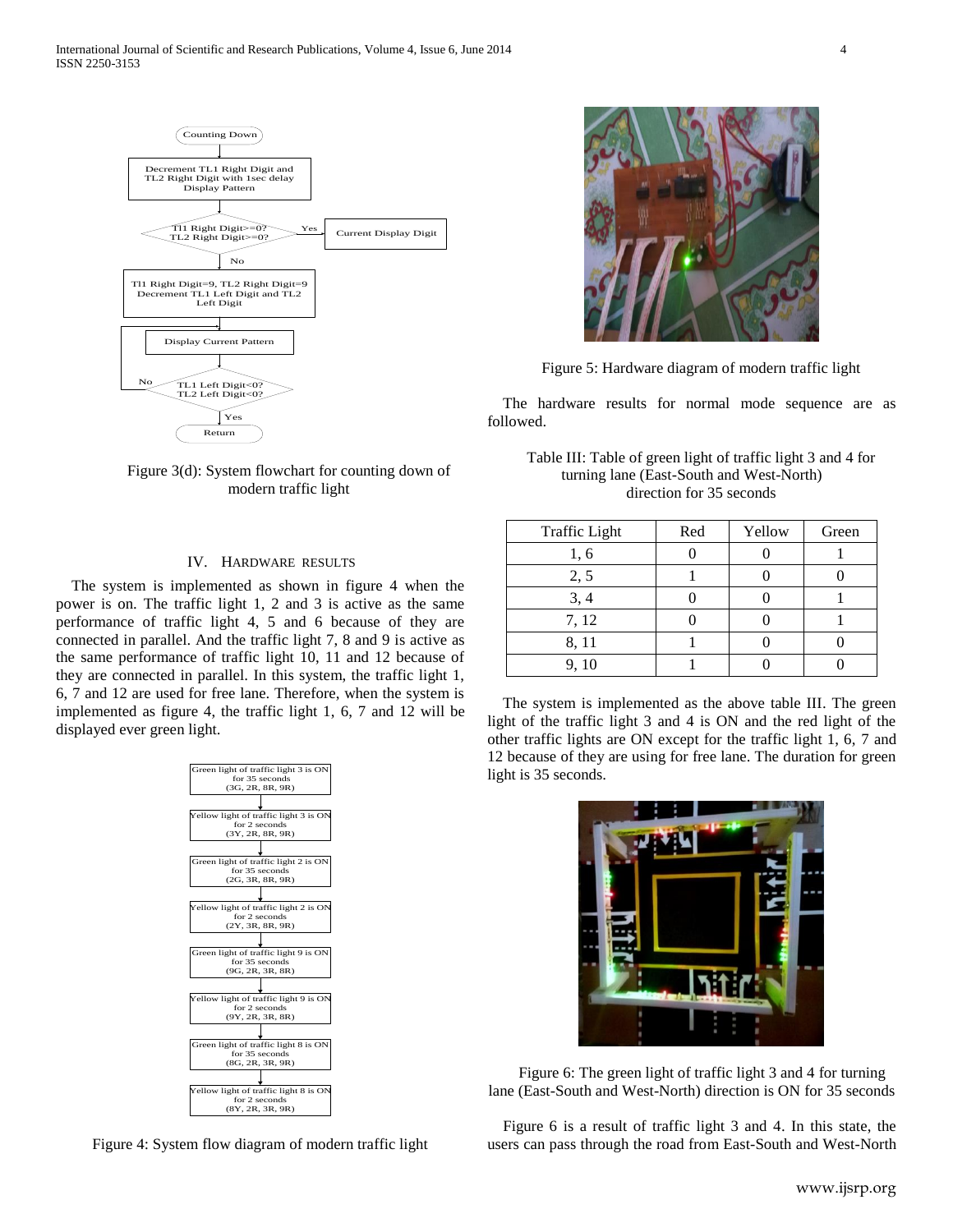International Journal of Scientific and Research Publications, Volume 4, Issue 6, June 2014 5 ISSN 2250-3153

direction until the yellow light of traffic light 3 and 4 is ON. The duration for users in this state is 35 seconds.

 When the green light of traffic light 3 and 4 is OFF, the yellow light of traffic light 3 and 4 is ON for 2 seconds.

Table IV: Table of yellow light of traffic light 3 and 4 for turning lane (East-South and West-North) direction

| <b>Traffic Light</b> | Red | Yellow | Green |
|----------------------|-----|--------|-------|
| 1, 6                 |     |        |       |
| 2, 5                 |     |        |       |
| 3, 4                 |     |        |       |
| 7, 12                |     |        |       |
| 8, 11                |     |        |       |
| 9, 10                |     |        |       |

The system is executed as the above table IV. The yellow light of traffic light 3 and 4 is ON for 2 seconds. The result of yellow light is shown below.



Figure 7: The yellow light of traffic light 3 and 4 is ON for 2 seconds

 This figure 7 is a result of yellow light 3 and 4. This result is showed the users to stop and recommaned the users who wanted to pass through the road from East-West and West-East direction.



Figure 8: The green light of traffic light 2 and 5 for straight lane (East-West and West-East) direction is ON for 35 seconds

 The figure showed the above is a result of traffic light 2 and 5 for the straight lane (East-West and West-East) direction. When the traffic light 2 and 5 is ON, the users on the road can pass through from the East-West and West-East direction until the yellow light is ON. The duration for the users can pass from East-West and West-East direction is 35 seconds.

 When the yellow light of the traffic light 2 and 5 is ON, the users on this straight lane is needed to stop and the users who situated on the turning lane from South-West and North-East direction is needed to prepare to proceed. The duration for the yellow light of straight lane is 2 seconds.



Figure 9: The green light of traffic light 9 and 10 for turning lane (South-West and North-East) direction for 35 seconds

 This figure 9 is a result of traffic light 9 and 10 for South-West and North-East direction. In this state, the users from South-West and North-East direction can proceed until the yellow light of this traffic light is ON. The duration for the green light of traffic light 9 and 10 is 35 seconds.

 After finishing the green light, the yellow light is ON. In that situation, the users who pass through from South-West and North-East direction is needed to stop from proceeding and the users who situated on the road are needed to prepare to proceed from North-South and South-North direction. The duration of the yellow light is 2 seconds.



Figure 10: The green light of traffic light 8 and 11 is ON for 35 seconds

 As the above figure 10, the users can pass through the road from North-South and South-North direction until the yellow light is ON. The green light of traffic light is taking 35 seconds. The yellow light of traffic light 8 and 11 is ON when the green